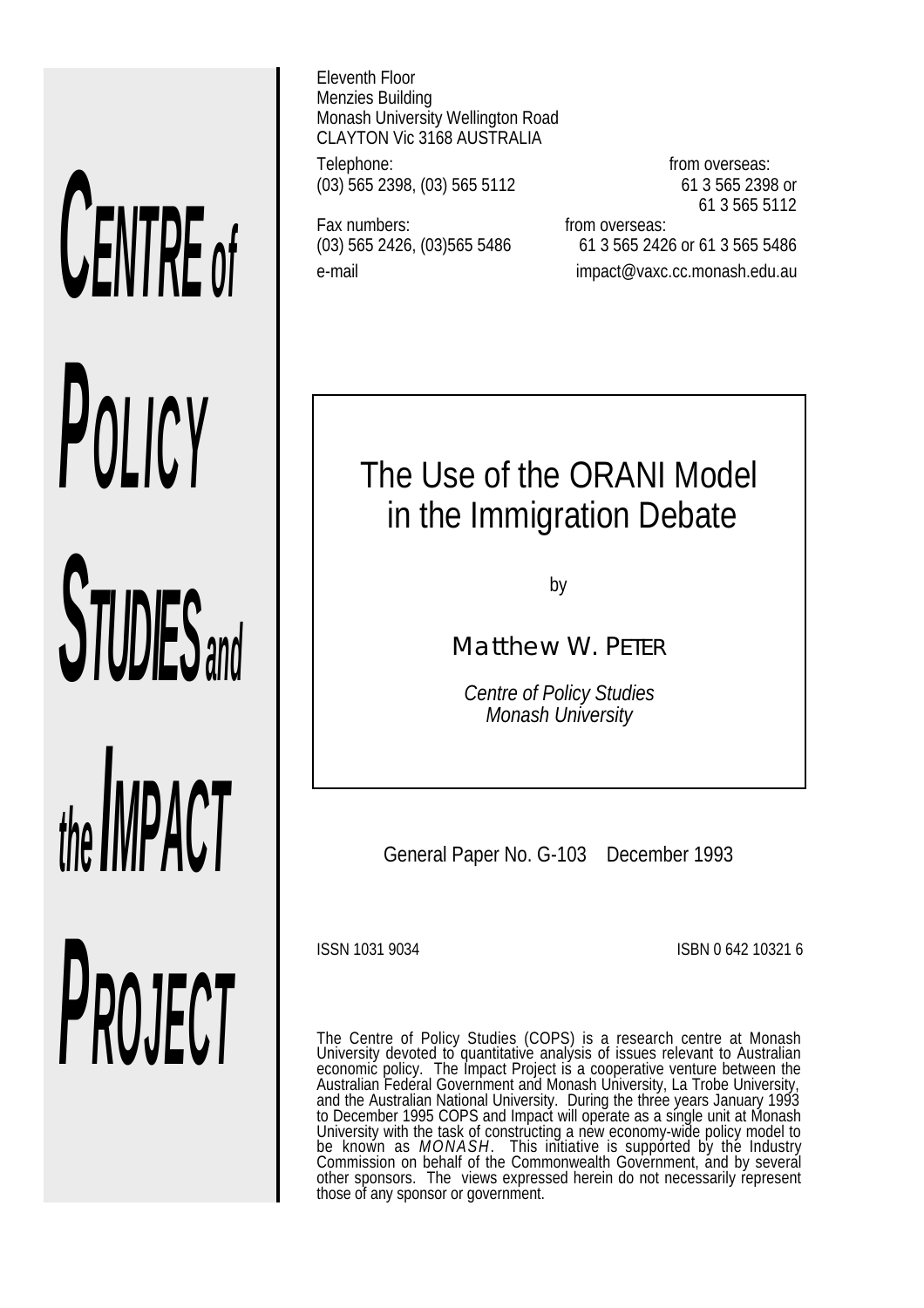#### *Abstract*

Since 1985, a number of influential studies on the economic effects of immigration have been based on the ORANI model of the Australian economy (eg Baker-CEDA, 1985; CIE-CAAIP, 1988; CIE-BIR, 1990). The results have generally been interpreted as showing that the economic effects of immigration are favourable.

Critics of the use of ORANI argue that the model's results are too dependent on assumptions built into the model or imposed for particular experiments. This paper considers the influence of the assumptions on the results in the studies and reports results from simulations with alternative assumptions.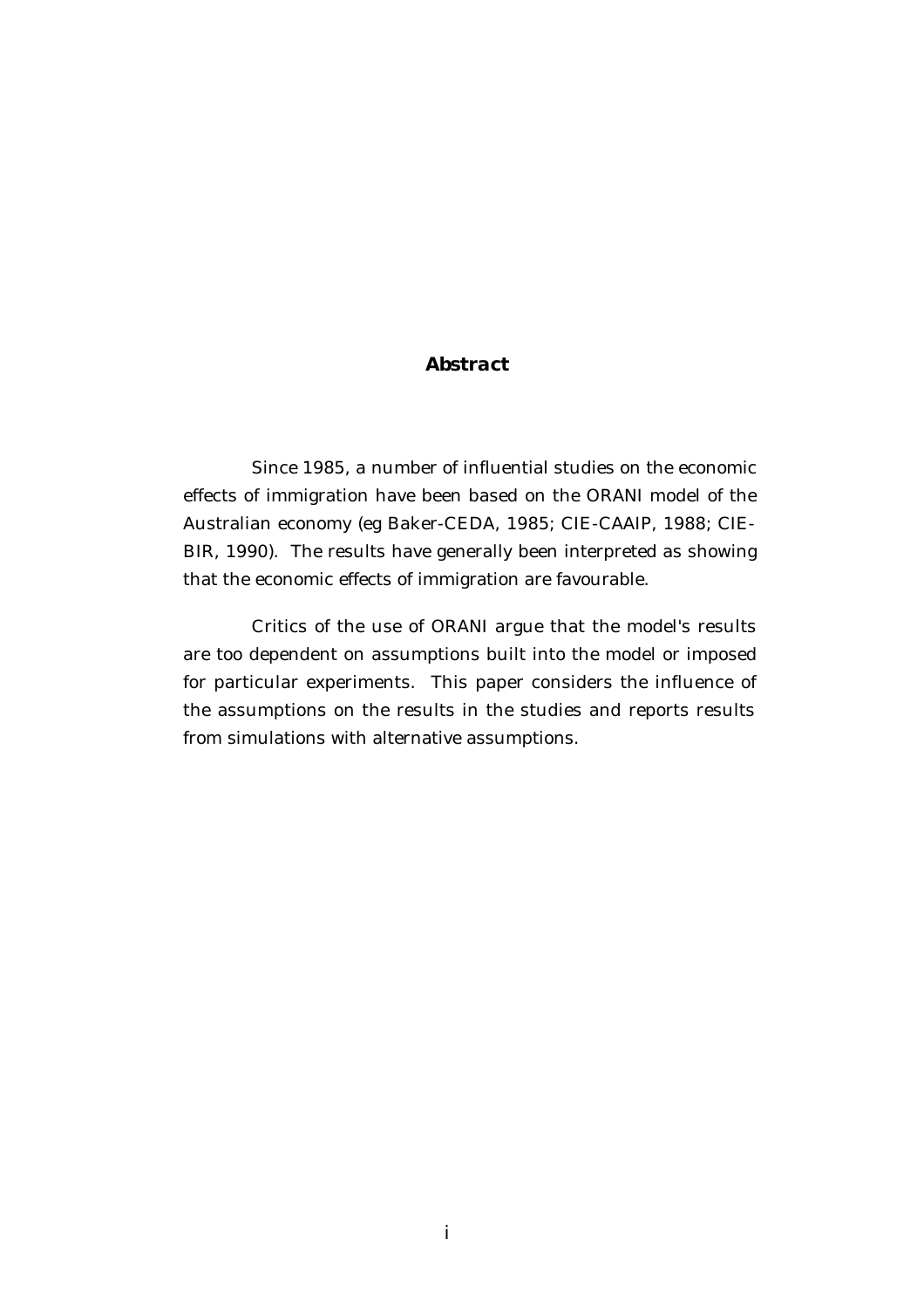## *CONTENTS*

| Abstract                                       |   |
|------------------------------------------------|---|
| <b>Introduction</b>                            |   |
| The Baker-CEDA Study                           |   |
| The CIE-CAAIP Study                            | 3 |
| The Welfare Implications of CEDA and CIE-CAAIP | 3 |
| The CIE-BIR Study                              | 4 |
| <b>Concluding Remarks</b>                      |   |

| <b>References</b> |  |
|-------------------|--|
|-------------------|--|

# *TABLES*

| Table 1 Economies of Scale and Immigration: Results<br>from ORANI                                           |  |
|-------------------------------------------------------------------------------------------------------------|--|
| Table 2 The Short-run Macroeconomic Effects of a 1.0 per<br>cent Immigration-induced Increase in Population |  |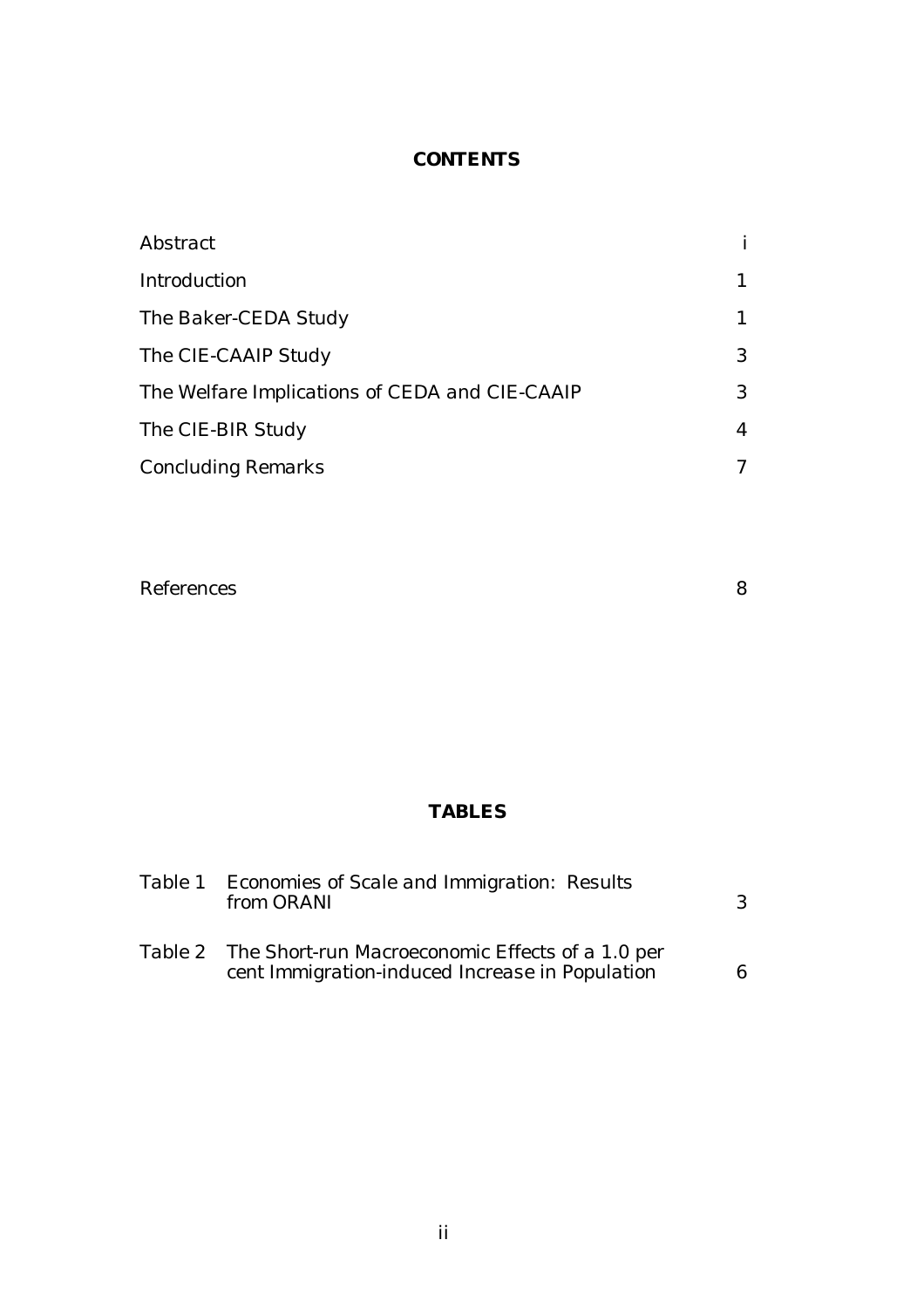### *The Use of the ORANI Model in the Immigration Debate*

by

Matthew W. PETER<sup>1</sup>

*Centre of Policy Studies Monash University*

#### *Introduction*

Since 1985, three influential studies on the economic effects of immigration have been based on the ORANI model of the Australian economy (Baker-CEDA, (Baker, 1985); CIE-CAAIP, (CIE, 1988); CIE-BIR, (CIE, 1990)2. The results have generally been interpreted as showing that the economic effects of immigration are favourable.

Critics of the use of ORANI (e.g., Wooden 1990, pp.122-3) argue that the model's results are too dependent on assumptions either built into the model or imposed on it for particular experiments. In this paper, the Baker-CEDA, CIE-CAAIP and CIE-BIR studies are examined with special attention to the influence of critical assumptions.

#### *The Baker-CEDA Study*

The Baker-CEDA study aims to assess the effect of immigration on GNP per household. CEDA constructed a preferred scenario which included an annual immigrant intake of 100,000 over the period 1985 to 2001, compared with a control scenario of 50,000 immigrants per annum. Two ORANI simulations were performed using the preferred scenario. One used a standard configuration of ORANI with constant returns to scale. The second allowed for economies of scale in production. Not surprisingly, GNP per household remained unchanged from the control scenario in the first simulation but increased in the second.

ORANI recognises 112 industries covering all production within Australia. One problem is the lack of empirical estimates of economies of scale for these 112 industries. On the basis of a literature review, CEDA classified industries as having high, medium or low economies of scale. Industries were assigned to the medium category where 'guesstimates' were not possible (Miekle, 1985). Where industries were assigned to the high category, ORANI was configured with a scale elasticity of 1.11. This means that a 1 per cent increase in inputs leads to a 1.11 per cent increase in output. Industries with medium and low economies of scale were assigned scale elasticities of 1.05 and 1.01 respectively.

<sup>1</sup> The author is grateful to B. Parmenter, R. Birrell, P. Dixon, M. Malakellis, G.A. Meagher and J. Menon for their comments.

<sup>2</sup> The citations name the study's author followed by the commissioning agency. The acronyms are Committee for Economic Development of Australia, Centre for International Economics, Committee to Advise on Australia's Immigration Policies and Bureau of Immigration Research.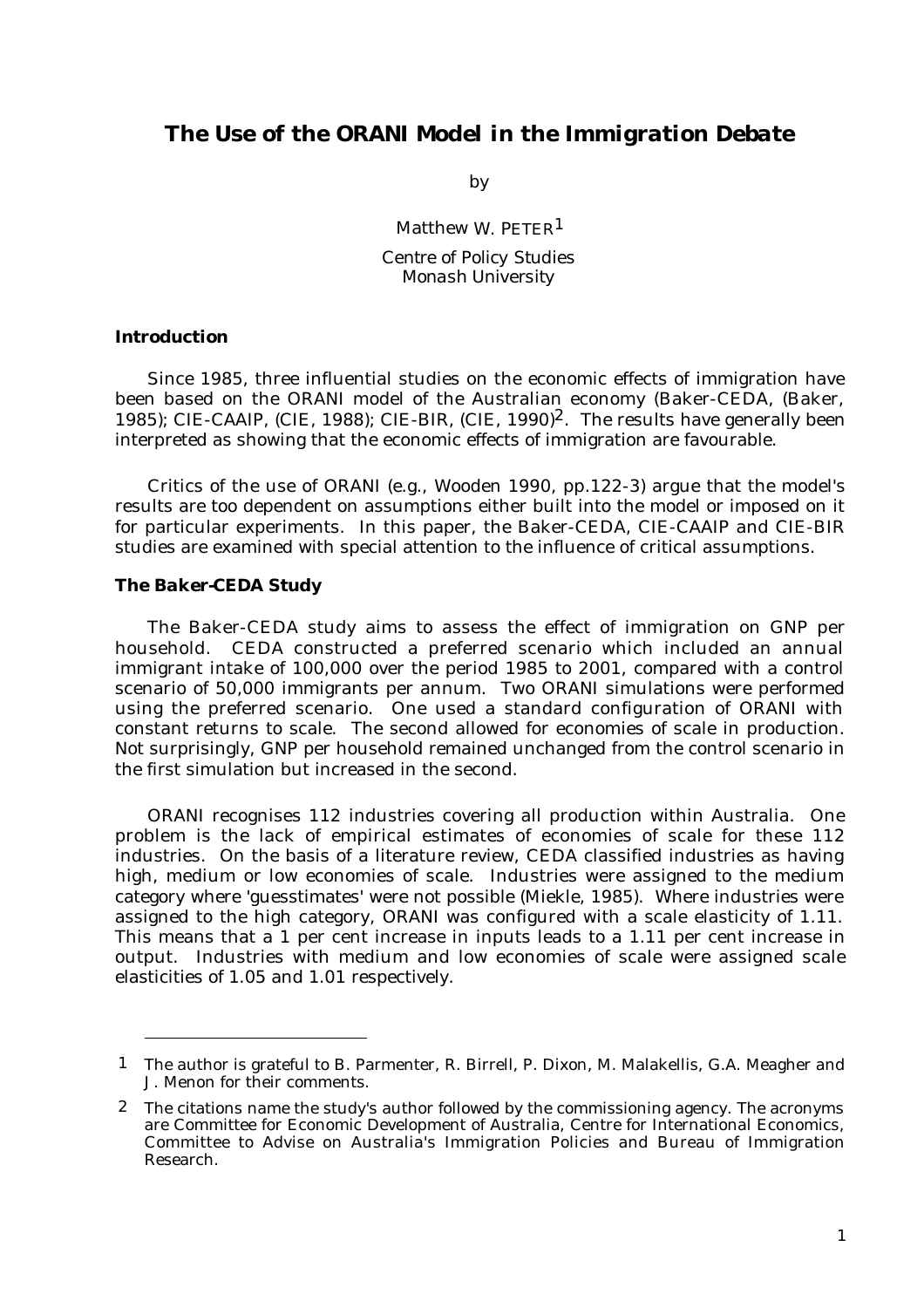#### 2 *Matthew W. Peter*

At the broad sectoral level, the weighted average scale elasticities for primary, manufacturing and service industries were 1.03, 1.06 and 1.05 respectively. Peter (1991) estimated scale elasticities for ORANI's manufacturing industries from a literature survey by Pratten (1989). The weighted average of the Peter elasticities for manufacturing is 1.06, similar to the figure used by CEDA. Evidence suggests that economies of scale in service-sector industries are well below those in manufacturing (Pratten, 1989). CEDA arbitrarily assigned all service industries the medium scale elasticity of 1.05. In the ORANI database used by CEDA, the service sector commands 49 per cent of the economy's resources (Blampied, 1985). Therefore, CEDA's assumption of relatively large economies of scale in the service sector is likely to be influential in their simulations.

A similar criticism can be made of the scale economies assigned to primary sector industries. Seventeen primary sector industries are recognised in ORANI. CEDA assigned low economies of scale to five and medium economies of scale to twelve. Of the twelve, CEDA had information on only one (Coal and Crude Oil), with the remaining eleven arbitrarily assigned medium economies of scale.

CEDA's version of ORANI has been superseded and it has not been possible to reproduce the CEDA simulations exactly. But, as an indication of the quantitative influence of CEDA's assumptions about economies of scale, simulations using the most recent version of ORANI (ORANI-F) were performed, with the long-run economic environment used by CEDA replicated as closely as possible. The CEDA study choose GNP as its reported measure of aggregate output. ORANI-F does not report GNP, however, both the CEDA version of ORANI and ORANI-F calculate the closely related GDP measure of aggregate output. Therefore, the analysis that follows uses GDP in place of GNP.

Table 1 reports the effects on the growth rates of real GDP, real GDP per capita and real GDP per worker of a 1.0 per cent immigration-induced increase in the rate of growth of the workforce. As in the CEDA study, it is assumed that employment growth matches workforce growth. Column 1 reports the CEDA results with the standard ORANI assumption of no economies of scale. Column 2 reports the CEDA results with economies of scale in all industries. The influence of economies of scale is significant, with 0.17 percentage points being added to the growth rates of real GDP, real GDP per household and real GDP per worker. In particular, the assumption of economies of scale reverses the sign of the labour productivity result as measured by real GDP per worker.

Columns 3 and 4 reproduce the CEDA studies using ORANI-F. With ORANI-F, the impact on GDP of the CEDA economies of scale in all industries is to add 0.16 percentage points to the GDP growth rates. The figures in the column 5 are results from the ORANI-F simulation where the CEDA economies of scale are assumed in manufacturing industries only. The results in column 5 reveal that when economies of scale are applied only to manufacturing industries, the economies of scale effect is halved from an additional 0.16 percentage points to an additional 0.07 percentage points. These results are confirmed by Peter's medium-run ORANI-F study. Using the Pratten based estimates of economies of scale in manufacturing industries, Peter finds that the economies of scale effect adds about 0.03 percentage points to GDP growth compared to growth with no economies of scale.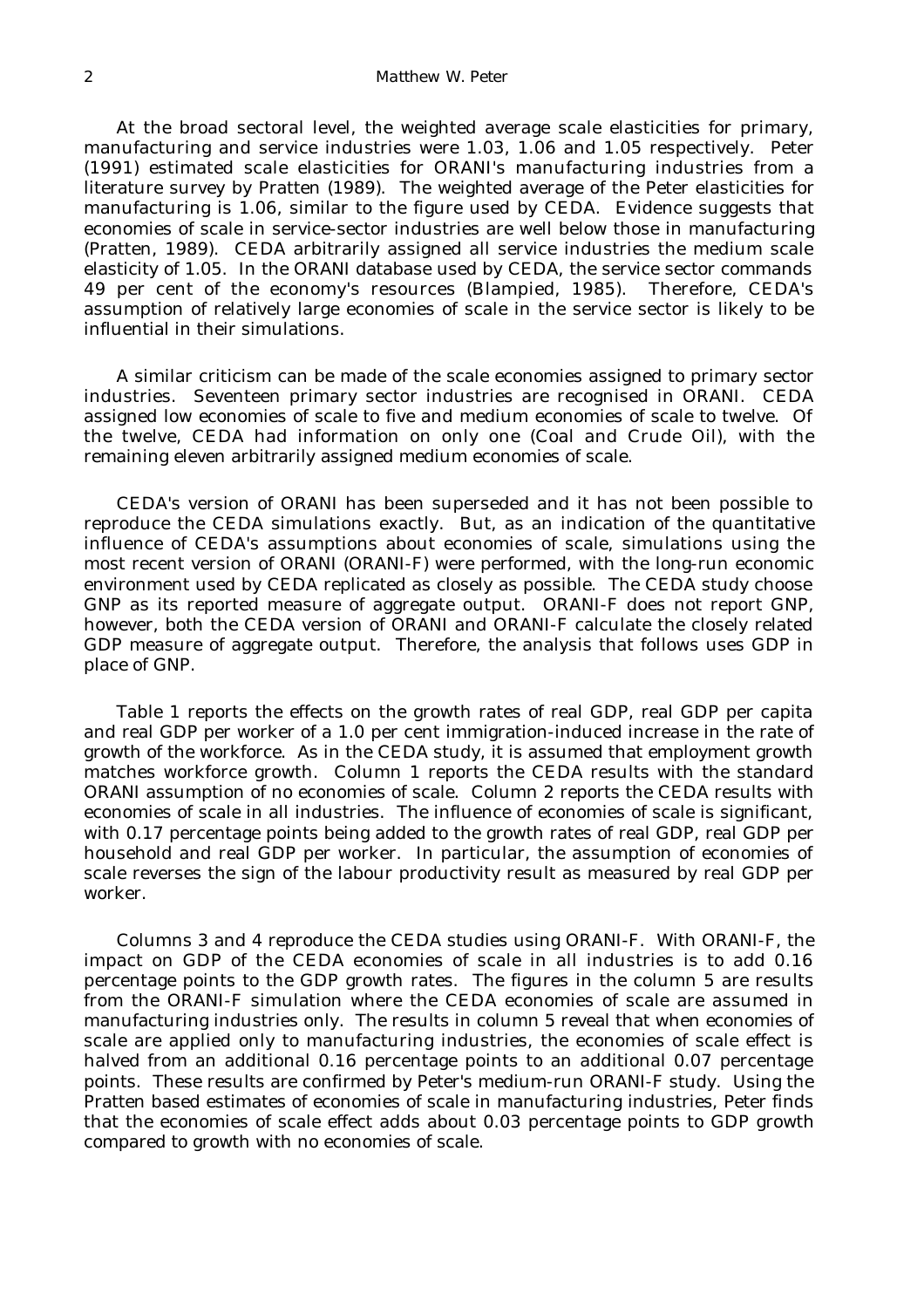#### Table 1

#### *Economies of Scale and Immigration: Results from ORANI*

|                           | Effects on Growth Rates of 1% Immigration-induced Increase in the<br>Rate of Growth of the Workforce |                                                               |                       |                 |                                                                                                                                              |  |  |
|---------------------------|------------------------------------------------------------------------------------------------------|---------------------------------------------------------------|-----------------------|-----------------|----------------------------------------------------------------------------------------------------------------------------------------------|--|--|
|                           | CEDA with no<br>economies of<br>scale %                                                              | CEDA with<br>economies of<br>scale in all 112<br>Industries % | ORANI-F no<br>scale % | 112 Industriies | ORANI-F with ORANI-F with CEDA<br>economies of CEDA economies economies of scale<br>of scale in all in 68 manufacturing<br>industries only % |  |  |
|                           | (1)                                                                                                  | (2)                                                           | (3)                   | $\%$<br>(4)     | (5)                                                                                                                                          |  |  |
| <b>Real GDP</b>           | 0.99                                                                                                 | 1.16                                                          | 0.99                  | 1.15            | 1.06                                                                                                                                         |  |  |
| Real GDP per<br>household | 0.13                                                                                                 | 0.30                                                          | 0.08                  | 0.24            | 0.15                                                                                                                                         |  |  |
| Real GDP per<br>worker    | $-0.01$                                                                                              | 0.16                                                          | $-0.01$               | 0.15            | 0.06                                                                                                                                         |  |  |

#### *The CIE-CAAIP Study*

This study also used ORANI to measure the influence of immigration on aggregate output per capita. In addition, it assessed the influence of the skill levels of immigrants on economic performance. However, given the simple set of assumptions underlying the CIE-CAAIP simulations, their results can be reproduced with a very simple aggregate model. The CIE-CAAIP assumptions are: that aggregate private consumption expenditure (C), aggregate investment expenditure (I) and aggregate government expenditure (G) move in the same proportion; that the trade balance is fixed; that exports move proportionally with employment; that capital stocks adjust to maintain industries' relative rates of return; that the real wage adjusts to ensure that employment moves with the labour force; and that immigration-induced employment growth is greater than immigration-induced population growth. The first two assumptions imply that growth in GDP and C, I and G are equal. The first three assumptions ensure the economy experiences balanced growth. The last assumption means that the workforce participation rate of immigrants is higher than that of the pre-immigration population. Given these assumptions, it is inevitable that GDP per capita should increase with immigration.

The CIE-CAAIP study also finds that the increment to GDP per capita from additional immigration is positively related to the immigrants' workforce skill level. In testing this proposition with ORANI, CIE-CAAIP simulate an increase in effective employment of 5.0 per cent by the year 2030 due to assumed high labour productivity of additional immigrants. Given the other (above mentioned) assumptions of the simulations, the additional productivity naturally results in higher GDP and GDP per capita in 2030 of approximately 5.0 per cent.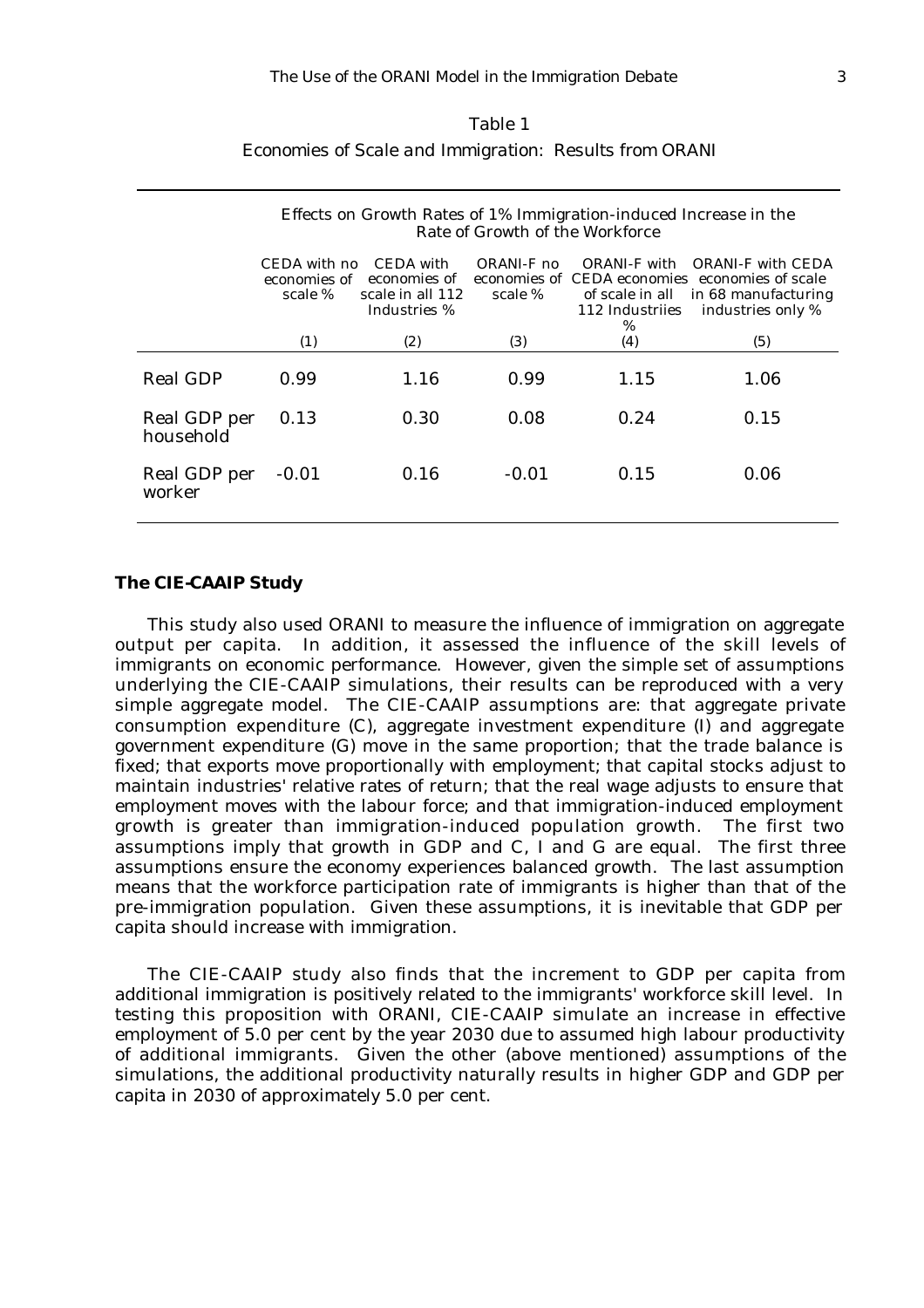#### *The Welfare Implications of CEDA and CIE-CAAIP*

The CEDA and CIE-CAAIP studies use respectively, GNP and GDP per capita as their indicator of economic welfare. Parmenter (1990) argues that assessing the economic welfare effects of immigration on the basis of changes in measures of output per capita, such as GNP per capita or GDP per capita, can be misleading. For example, where additional immigrants have lower workforce participation rates or lower skills than the per-immigrant population, but where industry is subject to economies of scale, output per capita may fall if the low productivity of immigrants dominates the economies of scale effect. However, if workers are paid their marginal product, immigrants would be paid less than the pre-immigrant workforce who may experience an increase in pay due to the scale effects. According to Parmenter, we can assume, via their choice to migrate, that the immigrants are better-off than had they not migrated. Hence, if pre-immigrant population's income rises (despite the fact that aggregate income per capita falls), both the immigrants and the pre-immigrant population are better-off.

However, Parmenter and Peter (1991) show that in the CIE-CAAIP study, despite an increase in aggregate income per capita (that is, the combined per capita income of immigrants and the pre-immigrant population), the pre-immigrant population's income *decreases*. There are two main reasons why ORANI produces this result. First, even in the long-run, ORANI recognises that agricultural land is a fixed factor in the production process. Growth in employment and the capital stock in response to immigration, increases the returns to the scarce factor, land, but reduces the returns to the abundant factor labour. The returns to capital in the long-run are fixed by assumption. Second, the assumed expansion of exports in the CIE-CAAIP study drives down the world price of exports in markets where Australia faces demand curves that slope downwards (e.g. wool). This results in a decline in the terms of trade which reduces returns to both labour and land. Using the industry results on returns to land and labour from the CIE-CAAIP simulation and making allowance for additonal income generated by the increase in the pre-immigrant population's ownership of capital, Parmenter and Peter calculate that the pre-immigrants population's income per capita falls by -0.70 per cent. In this case, the increase in the immigrants' welfare would have to be assigned a higher weighting than the decrease in the welfare of the pre-immigrant population's to conclude, as does CIE-CAAIP, that additional immigration leads to increased economic welfare.

#### *The CIE-BIR Study*

In 1990, the CIE reported ORANI simulations of the short-, medium- and long-run effects of immigration on Australia's foreign trade account (CIE-BIR, 1990). This section concentrates on the short-run simulation which showed immigration improving the trade balance. The short-run can be thought of as a period of between one and two years.

In the CIE-BIR short-run simulation, growth in employment is assumed to absorb the immigration-induced growth in the workforce. The user of the model determines the growth in employment and the workforce and the model then projects a real-wagerate adjustment compatible with the employment assumption. This is the standard assumption adopted when ORANI is used for *long-run* simulations where it is thought that enough time has elapsed for excess demand or supply conditions in the labour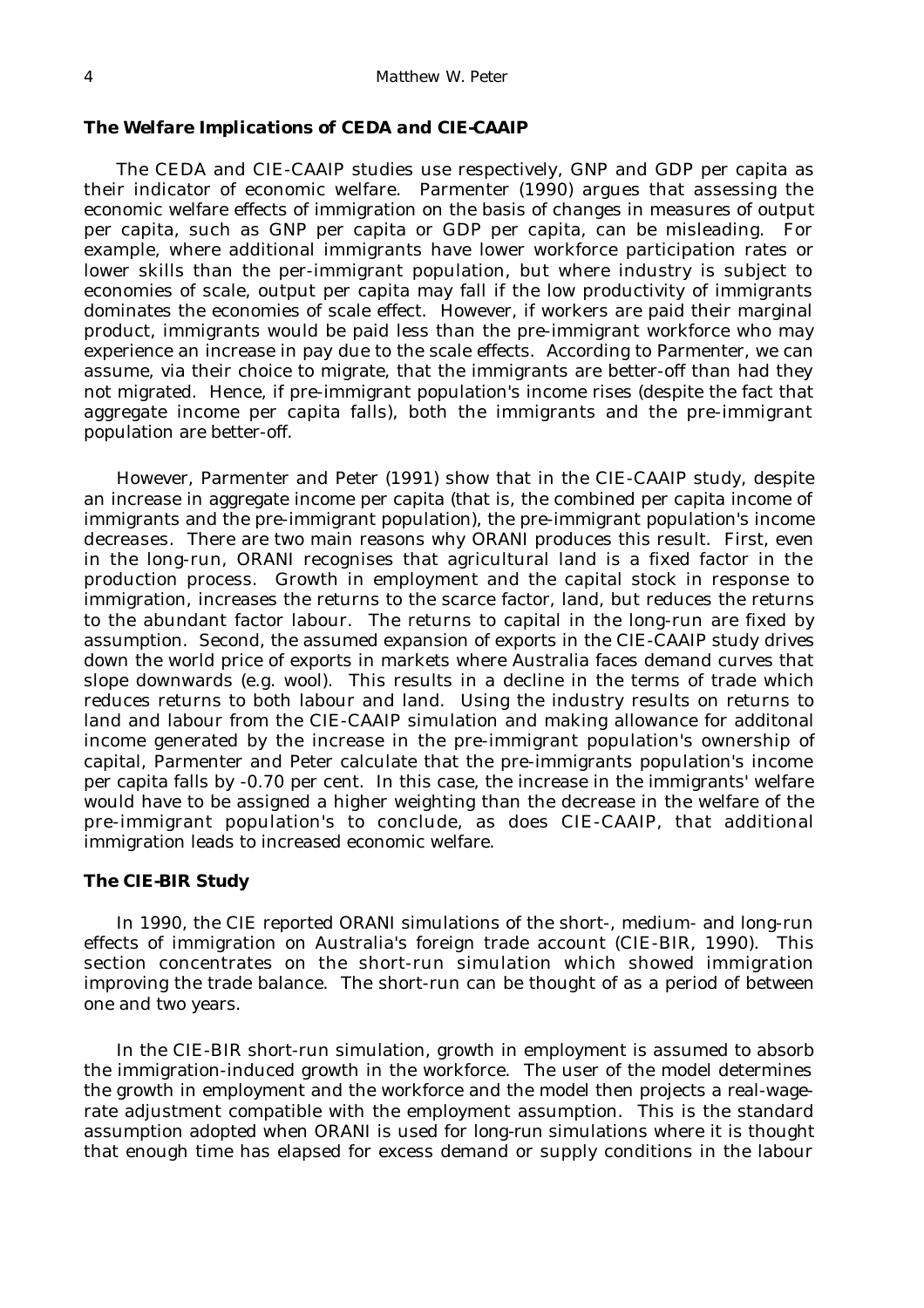market to be eliminated. ORANI can also be used to model labour markets with real wage rigidities which are a more typical short-run phenomenon. In this setting, the real wage outcome is specified by the user and the model determines the employment growth which is compatible with the wage assumption.

In the recessionary phase of the business cycle, rigidities, such as centralised wage agreements, cause the real wage rate to remain above the market clearing rate. This results in an excess supply of labour, that is, unemployment. If the workforce is increased by immigration, the rigidities keep the real wage at the pre-immigrant level, with the consequence that unemployment increases. In the recovery phase, however, real wages are typically assumed to be flexible. The wage rigidity places a floor under the real wage rate when the supply of labour exceeds demand, but it does not inhibit the real wage from rising when demand exceeds supply.

Some economists, for example, Wooden (1989, p141) and Ackland and Williams (1992), maintain that immigration-induced expenditure on goods and services creates jobs. These new jobs absorb the additional workforce even in a recession with wage rigidities. Immigrants generate consumption expenditure even if they initially have difficulty finding employment. For example, immigrants transfer funds on moving from their country of origin to Australia and these funds may be used by to finance initial setting-up expenditures. Also, the government may spend to supply the immigrants with services. An alternative scenario is that, with real wages fixed, additional demand creates price and wage inflation which results in a loss of international competitiveness. Consequently, demand is satisfied by imports and a reduction in exports rather by an increase in production and employment.

Another line of argument is based predominantly on the interpretation of statistical results. Ackland and Williams (1992) use the Granger causality technique<sup>3</sup> to examine the most recent three recessions and to confirm earlier findings of Withers and Pope (1984 and 1985) and Chapman, Pope and Withers (1985). Ackland and Williams present these results as evidence that immigration does not affect the unemployment rate, even in a recession. However, Granger causality is not causality in the usual sense of the word. Granger causality is more a test of precedence, and caution should be taken in interpreting results in the usual cause and effect way. For example, the farmer rises before dawn (which means that there is *Granger causality* between the farmer and the sun rising), but the farmer does not cause the sun to rise. These cautionary observations are not intended as an outright dismissal of the results from Granger tests. Rather, they are a caution that in the absence of confirming results from more convincing theoretically-based models, the results from the Granger causality studies are not sufficient for us to ignore the possibility that immigration may cause unemployment in a recession.

The relevance of the preceding discussion for studies of the short-run effects of immigration is that two extreme labour market scenarios should be tested: (i) where it is assumed that workforce growth and employment growth move together and the real wage is free to adjust; and (ii) where the real wage is fixed and the employment

<sup>3</sup> See, for example, D. Gujarati (1988) pp541-543, for a description of Granger Causality.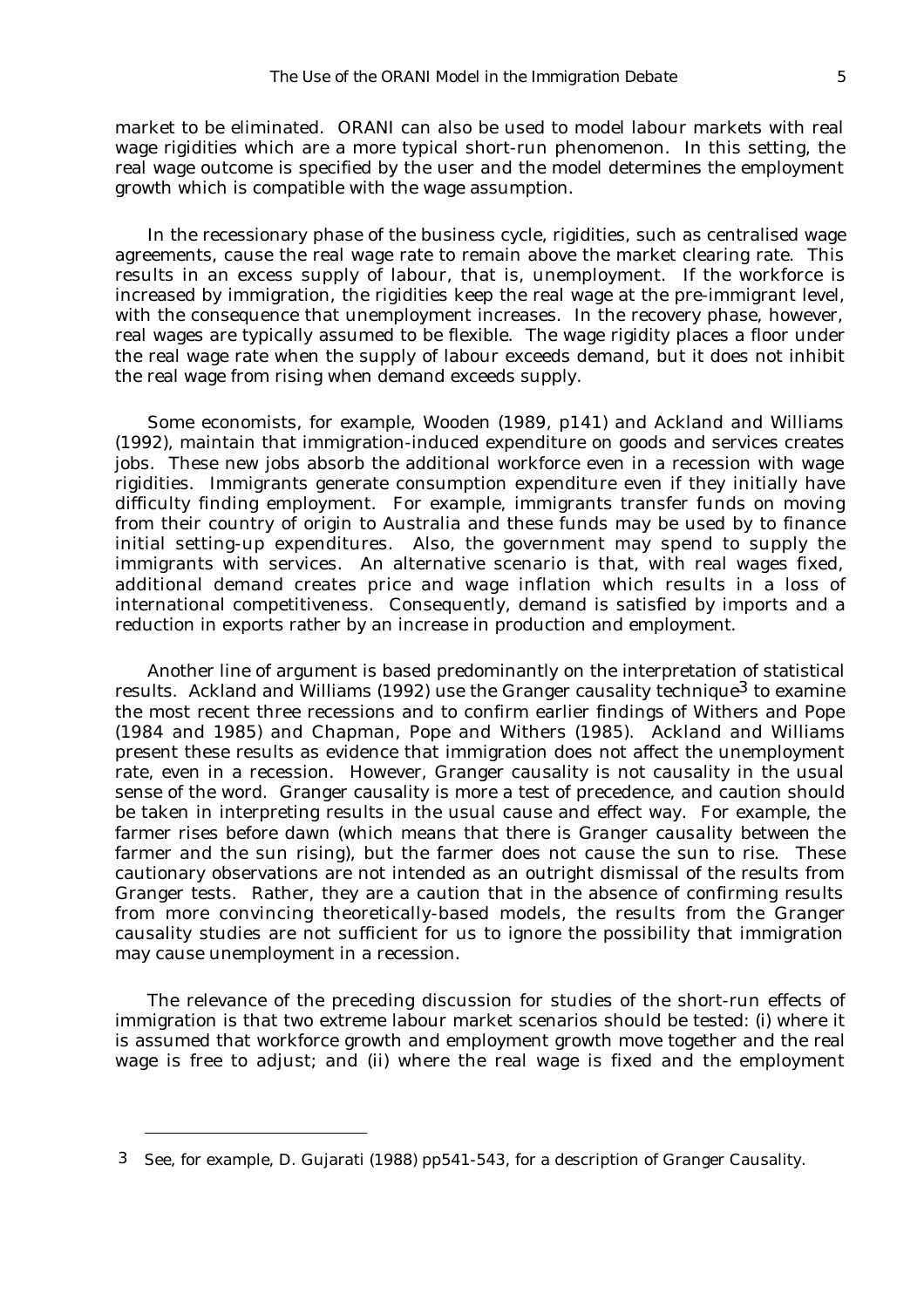response, if any, is determined by immigration-induced changes to demand for goods and services.

Now consider how the two alternative assumptions affect the CIE-BIR's short-run results. Column 2 of Table 2 reports the macroeconomic results of the CIE-BIR simulation, adjusted to show the effect of additional immigration which adds 1.0 percentage point to the population. The figures in Table 2 are the percentage point

|                  | Variable<br>(1)                | <b>CIE-BIR</b><br>short term<br>%<br>(2) | ORANI-F/<br><b>CIE-BIR</b><br>$\%$<br>(3) | <b>ORANI-F</b><br>fixed real<br>wage<br>%<br>(4) | <b>ORANI-F</b><br>Immigrants<br>spending<br>savings<br>%<br>(5) |
|------------------|--------------------------------|------------------------------------------|-------------------------------------------|--------------------------------------------------|-----------------------------------------------------------------|
|                  |                                |                                          |                                           |                                                  |                                                                 |
| $\mathbf{1}$     | Change in trade<br>balance/GDP | 0.30                                     | 0.21                                      | $-0.02$                                          | $-0.12$                                                         |
| $\boldsymbol{2}$ | Real wage                      | $-1.83$                                  | $-1.24$                                   | 0.00                                             | 0.00                                                            |
| 3                | Capital stock                  | 0.00                                     | 0.00                                      | 0.00                                             | 0.00                                                            |
| $\boldsymbol{4}$ | Employment                     | 1.13                                     | 1.13                                      | 0.30                                             | 0.32                                                            |
| $\overline{5}$   | Workforce                      | 1.13                                     | 1.13                                      | 1.13                                             | 1.13                                                            |
| 6                | <b>Real GDP</b>                | 0.94                                     | 0.81                                      | 0.20                                             | 0.22                                                            |
| $\boldsymbol{7}$ | Real consumption (private)     | 0.83                                     | 0.69                                      | 0.10                                             | 0.31                                                            |
| 8                | Real consumption (public)      | 0.83                                     | 1.00                                      | 1.00                                             | 1.00                                                            |
| 9                | <b>Real investment</b>         | 0.00                                     | 0.00                                      | 0.00                                             | 0.00                                                            |
| 10               | <b>Imports</b>                 | $-0.39$                                  | 0.07                                      | 0.05                                             | 0.28                                                            |
| 11               | <b>Exports</b>                 | 1.60                                     | 1.56                                      | $-0.08$                                          | $-0.48$                                                         |

Table 2 *The Short-run Macroeconomic Effects of a 1.0 per cent Immigration-induced Increase in Population.*

additions to the values the variables listed in column 1 would have taken had the additional immigration not occurred. In the CIE-BIR study (column 2), employment was assumed to increase by 1.13 per cent (row 4) necessitating a fall in the real wage of 1.83 per cent (row 2). The decline in the real wage reduces the domestic costs of production which favours the traded-goods sector. The result is a rise in exports of 1.60 per cent (row 11) and a fall in imports of 0.39 per cent (row 10). The trade balance improves by 0.30 per cent of GDP (row 1).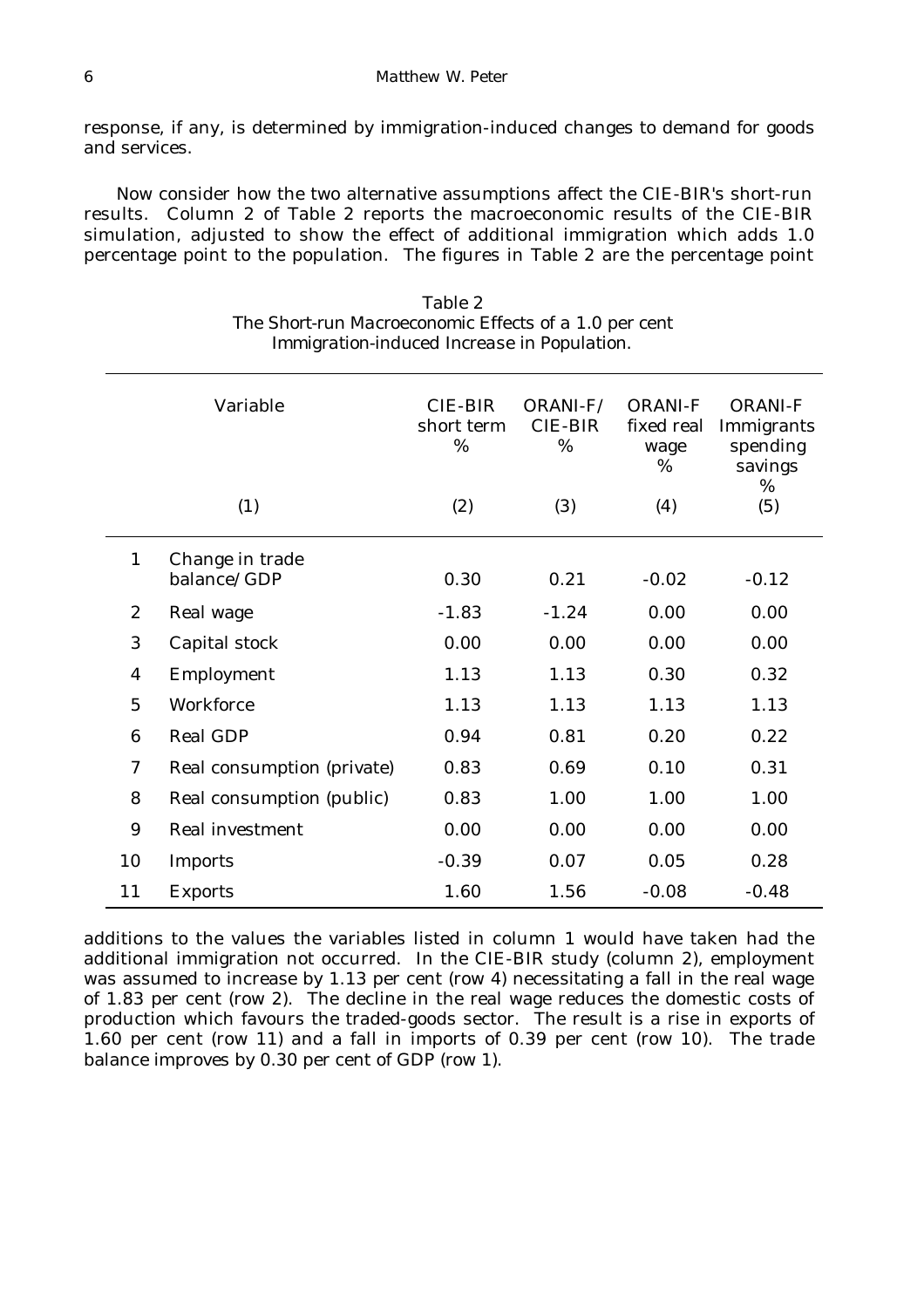In column 3, the CIE-BIR study is simulated using ORANI-F configured, as closely as possible, to the version of ORANI used by the  $CIE<sup>4</sup>$ . The results are qualitatively similar to those of the CIE-BIR study. Differences occur because of the assumptions in the ORANI-F simulation that government consumption expenditure moves with population, rather than with real private consumption expenditure, and that the government maintains a fixed ratio of the public-sector-borrowing-requirement to GDP

The ORANI-F replication of the CIE-BIR simulation is used as a benchmark against which two further ORANI-F simulations can be compared. The results in column 4 are from a simulation where only the employment/real wage assumption of the CIE-BIR study is reversed to capture the effects of a real wage rigidity in recession.

In this simulation, the additional demand associated with immigrants (i.e., government consumption expenditure and private consumption expenditure) results in inflationary pressure as prices and nominal wages rise due to the real wage rigidity. Higher costs in the economy cause imports to increase and exports to decrease (rows 10 and 11). The immigration-induced increase in domestic demand results in only a small increase in domestic production (row 6) and employment (row 4). Employment growth is less than the growth in the workforce (row 5) resulting in an increase in the unemployment rate. Additional demand is satisfied by imports and by a diversion of resources from exports. Therefore, with real wages fixed, the trade balance result of the ORANI-F/CIE-BIR simulation is reversed.

As mentioned, another source of expenditure that some commentators believe can contribute to job creation is funds transferred by immigrants on arrival in Australia. If immigrants were to spend their transferred savings, consumption expenditure could be higher. In column 5, an additional shock to nominal consumption expenditure, equal to immigrants transferred funds, was applied. Real consumption expenditure in column 5 (row 7) increases relative to column 4, but is largely satisfied by a deterioration in the trade balance (row 1), rather than by an increase in domestic production (row 6). The higher level of domestic demand simply generates more inflationary pressure which further reduces the international competitiveness of domestically produced goods.

#### *Concluding Remarks*

This paper has shown that assumptions can be critical in determining the results that ORANI produces in studies of the aggregate effects of immigration. The three studies under investigation made assumptions which were generally favourable to immigration and the model's results were generally favourable. By changing these assumptions within plausible limits, the results of the studies could be reversed. Far from being a weakness, this is a strength of ORANI as it indicates to policy makers the conditions under which immigration can be expected to yield favourable or unfavourable economic outcomes. If policy makers are to make informed decisions, they must be aware of the options.

<sup>4</sup> In the simulations reported in Table 2, the capital accumulation relationship linking investment and capital growth in ORANI-F is discarded and both capital and investment are determined exogenously as in the CIE-BIR version of ORANI.